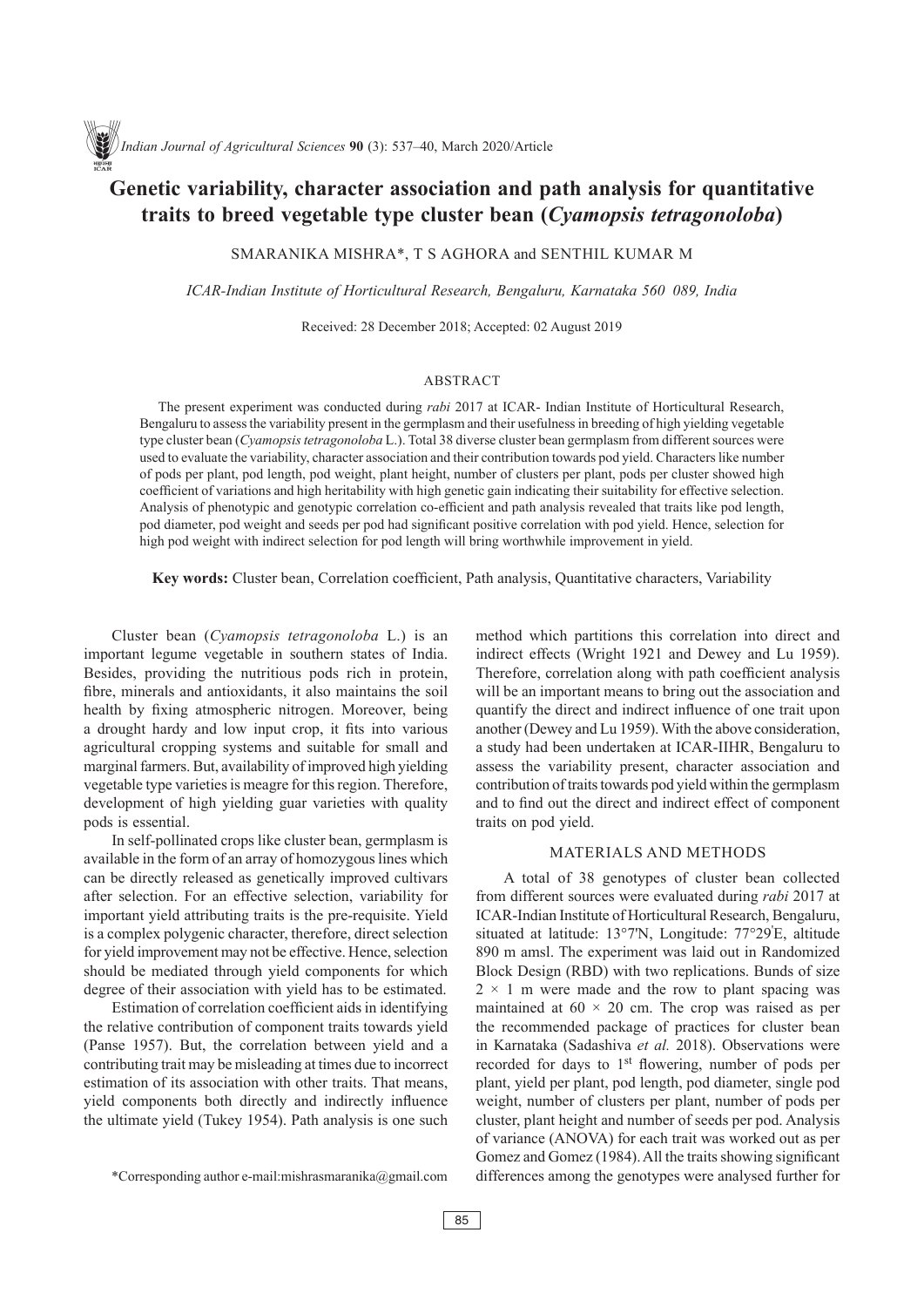parameters like coefficients of variability (phenotypic and genotypic) given by Burton and deVane (1953), heritability by Allard (1960), genetic gain by Johnson *et al.* (1955) and correlation studies following Al-Jibouri *et al.* (1958). To find out the direct and indirect effect of the component traits on pod yield path coefficient analysis (Dewey and Lu 1959) was carried out. Statistical analysis was done using OPSTAT, HAU, Hisar by Sheron OP.

### RESULTS AND DISCUSSION

The analysis of variance (ANOVA) and mean performance of genotypes (Table 1) in the present investigation revealed significant differences among the genotypes for all the traits in terms of their wide range, higher critical difference and coefficient of variation indicating that the germplasm as a whole offers sufficient opportunity for selecting the genotype(s) with superior horticultural and yield characters under field conditions. Various other workers also reported similar result in cluster bean (Arora *et al.* 2011, Rai *et al.* 2012 and Jukanti *et al.* 2015).

To know the scope of selection for improving a particular trait, various genetic parameters such as variance, coefficient of variability, heritability and expected genetic gain (Table 1) for each trait were estimated. Small difference between the values of Phenotypic coefficient of variability (PCV) and Genotypic coefficient of variability (GCV) indicated lesser influence of environment in traits expression. Wide spectrum of variations along with high (>30%) PCV and GCV were observed for traits like number of pods per plant, pod length, pod weight, plant height, number of clusters per plant and pods per cluster suggesting that there is ample scope for bringing out improvement in these traits. But PCV and GCV were found medium (15–30%) in case of yield per plant, pod diameter, seeds per pod and low  $($ <15%) for days to 1<sup>st</sup> flowering indicating necessities to generate variation through hybridization.

To predict the success of selection for improvement of the traits, heritability was calculated (Table 1) and estimates of heritability were high (>80 %) for all the traits studied indicating that selection for these traits will be effective as phenotype is a true representative of genotype. Further, Johnson *et al.* (1955) in soybean reported that high heritability estimates along with high genetic gain were more useful than heritability alone for effective selection. The results from present findings also revealed that the traits like number of pods per plant, pod length, pod weight, plant height, number of clusters per plant, pods per cluster had high heritability with high genetic gain (>50%) in accordance with the results of Vijay *et al.*  (1988) and Shekhawat and Singhania (2005). This indicates that selection for these traits will be more effective as these are under the control of additive gene action (Panse 1957). Whereas, low values of genetic gain (<25%) was noticed for days to 1st flowering despite high heritability suggesting that improvement in this character through selection is not possible. But for yield per plant, pod diameter and seeds per pod, high heritability with moderate to high (25–50%) genetic gain has been noticed. So, direct selection for these traits may not be recommended.

However, direct selection for complex traits like yield is ineffective as it is polygenic and its expression depend on number of component traits. Correlation coefficients were estimated for pod yield per plant and its attributing traits (Table 2). For all the traits, the magnitude of genotypic correlation coefficients was found higher than the corresponding phenotypic correlation coefficients suggesting that phenotypic correlation coefficient was influenced by environments. Traits like pod length, pod diameter, pod weight and seeds per pod showed significant positive genotypic and phenotypic correlation with pod yield per plant. Pod length, breadth and weight determines the fleshiness of the pods that means fleshier the pod, higher the

|            | <b>ANOVA</b>            |                       |                    | Mean performance |                |                     |              |           |             |       |                     |                   |
|------------|-------------------------|-----------------------|--------------------|------------------|----------------|---------------------|--------------|-----------|-------------|-------|---------------------|-------------------|
| Trait      | Replication<br>$(df=1)$ | Genotype<br>$(df=37)$ | Error<br>$(df=37)$ | Mean             | Range          | <b>SE</b><br>(Mean) | CD<br>(0.05) | <b>CV</b> | <b>PCV</b>  | GCV   | Herita-<br>bility % | Genetic<br>gain % |
| DF         | 2.22                    | 27.79                 | 0.65               | 33.87            | $24.5 - 38.5$  | 0.57                | 1.63         | 2.37      | 11.13       | 10.88 | 95.46               | 21.89             |
| <b>NPP</b> | 525.74                  | 3499.46               | 130.32             | 105.23           | $31.3 - 170.1$ | 8.07                | 23.22        | 10.85     | 40.49       | 39.00 | 92.82               | 77.41             |
| <b>YP</b>  | 517.55                  | 2069.08               | 206.57             | 136.17           | 71.6 - 212.6   | 10.16               | 29.24        |           | 10.55 24.77 | 22.41 | 81.85               | 41.77             |
| PL         | 0.16                    | 14.1                  | 0.16               | 8.24             | 5.75 -13.95    | 0.29                | 0.82         | 4.9       | 32.40       | 32.03 | 97.71               | 65.23             |
| <b>PD</b>  | 0.01                    | 0.5                   | 0.01               | 0.80             | $0.55 - 1.10$  | 0.03                | 0.09         | 6         | 20.44       | 19.65 | 92.45               | 38.92             |
| <b>SPW</b> | 0.02                    | 1.73                  | 0.02               | 1.59             | $0.8 - 4.05$   | 0.09                | 0.27         | 8.48      | 59.38       | 58.99 | 98.68               | 120.71            |
| <b>PH</b>  | 63.41                   | 3220.13               | 62.5               | 82.25            | $17.0 - 154.5$ | 5.59                | 16.08        | 9.61      | 49.26       | 48.31 | 96.19               | 97.60             |
| <b>NCP</b> | 0.05                    | 60.4                  | 4.24               | 14.56            | $7.2 - 26.9$   | 1.46                | 4.2          | 14.13     | 39.04       | 36.39 | 86.89               | 69.87             |
| PC.        | 0.26                    | 57.51                 | 5.05               | 9.08             | $1.20 - 20.55$ | 1.59                | 4.57         | 24.73     | 60.95       | 59.17 | 94.25               | 118.33            |
| <b>NSP</b> | 0.01                    | 2.82                  | 0.07               | 6.75             | $3.2 - 8.6$    | 0.19                | 0.54         | 3.94      | 17.81       | 17.37 | 95.09               | 34.89             |

Table 1 Analysis of variance, mean performance and estimates of genetic parameters

DF, Days to 1<sup>st</sup> flowering; NPP, Number of pods per plant; YP, Yield per plant (g); PL, Pod length (cm); PD, Pod diameter (cm); SPW, Single pod weight (g); PH, Plant height (cm); NCP, Number of cluster per plant; PC, Pods per cluster; NSP, Number of seeds per pod.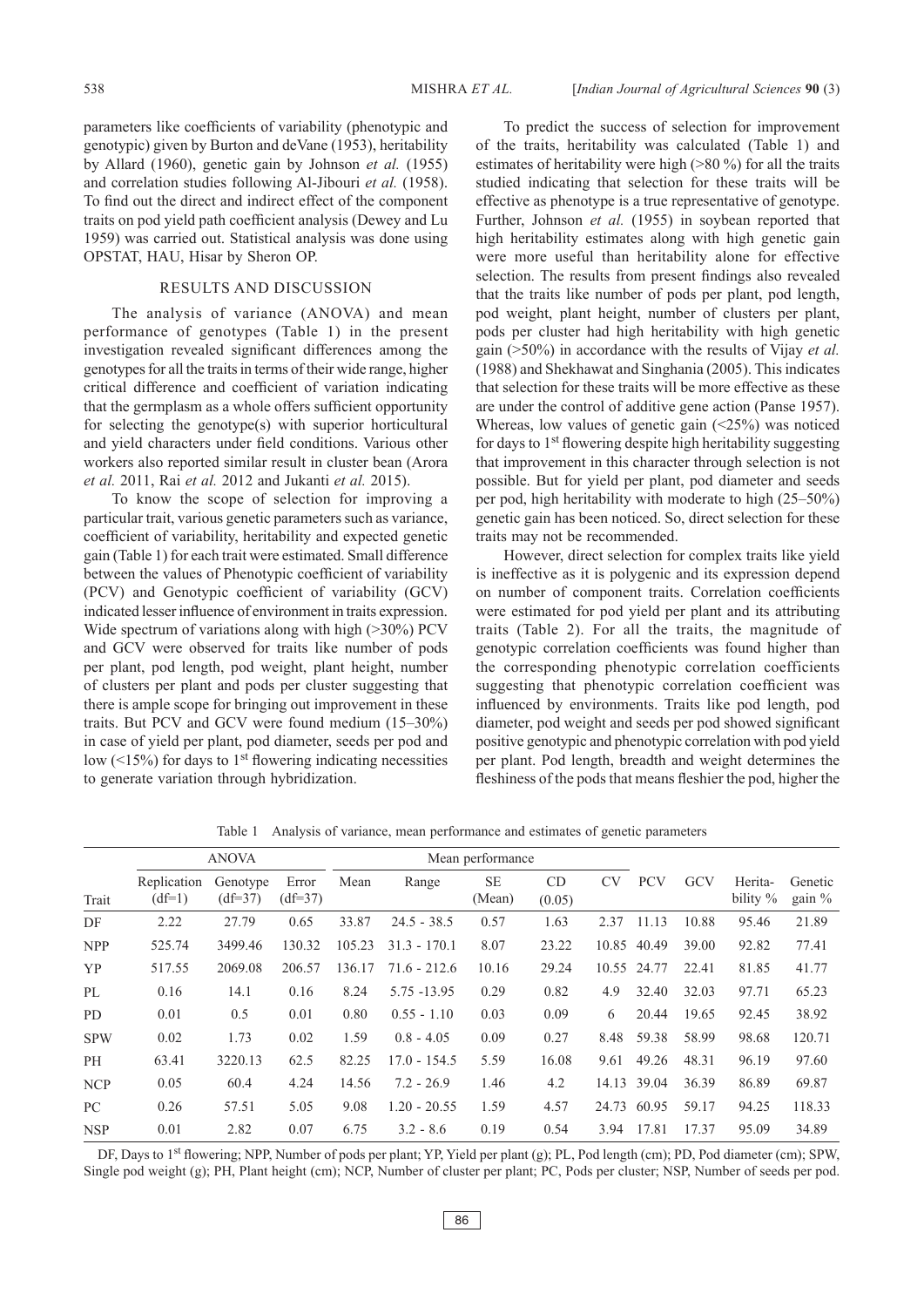Table 2 Phenotypic and genotypic correlation coefficients among various traits

| Trait      | DF                    | <b>NPP</b>          | YP                  | PL                  | PD                  | <b>SPW</b> | PH        | <b>NCP</b>          | PC            | <b>NSP</b> |
|------------|-----------------------|---------------------|---------------------|---------------------|---------------------|------------|-----------|---------------------|---------------|------------|
| DF         |                       |                     |                     |                     |                     |            |           |                     |               |            |
|            |                       |                     |                     |                     |                     |            |           |                     |               |            |
| <b>NPP</b> | $0.640*$              |                     |                     |                     |                     |            |           |                     |               |            |
|            | $0.690*$              |                     |                     |                     |                     |            |           |                     |               |            |
| YP         | $-0.215^{NS}$         | $0.123^{NS}$        |                     |                     |                     |            |           |                     |               |            |
|            | $-0.231$ <sup>*</sup> | 0.032 <sup>NS</sup> |                     |                     |                     |            |           |                     |               |            |
| PL         | $-0.678*$             | $-0.868*$           | $0.277*$            |                     |                     |            |           |                     |               |            |
|            | $-0.704*$             | $-0.908*$           | $0.306*$            |                     |                     |            |           |                     |               |            |
| <b>PD</b>  | $-0.578*$             | $-0.785*$           | $0.250*$            | $0.891*$            |                     |            |           |                     |               |            |
|            | $-0.608*$             | $-0.862*$           | $0.265*$            | $0.929*$            |                     |            |           |                     |               |            |
| <b>SPW</b> | $-0.698*$             | $-0.808*$           | $0.420*$            | $0.946*$            | $0.817*$            |            |           |                     |               |            |
|            | $-0.713*$             | $-0.845*$           | $0.447*$            | $0.961*$            | $0.858*$            |            |           |                     |               |            |
| PH         | $-0.489*$             | $-0.597*$           | $0.202^{NS}$        | $0.710*$            | $0.566*$            | $0.702*$   |           |                     |               |            |
|            | $-0.522*$             | $-0.620*$           | $0.234*$            | $0.729*$            | $0.600*$            | $0.719*$   |           |                     |               |            |
| <b>NCP</b> | $-0.558*$             | $-0.655*$           | 0.069 <sup>NS</sup> | $0.650*$            | $0.516*$            | $0.636*$   | $0.595*$  |                     |               |            |
|            | $-0.614*$             | $-0.728*$           | $0.072^{NS}$        | $0.720*$            | $0.592*$            | $0.683*$   | $0.617*$  |                     |               |            |
| PC         | $0.561*$              | $0.831*$            | $-0.039NS$          | $-0.785*$           | $-0.701*$           | $-0.750*$  | $-0.672*$ | $-0.860*$           |               |            |
|            | $0.604*$              | $0.860*$            | $-0.073^{NS}$       | $-0.824*$           | $-0.762*$           | $-0.775*$  | $-0.682*$ | $-0.896*$           |               |            |
| <b>NSP</b> | $-0.199^{NS}$         | $-0.082^{NS}$       | $0.281*$            | $0.186^{\rm NS}$    | 0.081 <sup>NS</sup> | $0.231*$   | $0.471*$  | $0.040^{NS}$        | $-0.162^{NS}$ |            |
|            | $-0.208^{NS}$         | $-0.075^{NS}$       | $0.333*$            | 0.191 <sup>NS</sup> | $0.088^{NS}$        | $0.229*$   | $0.487*$  | 0.049 <sup>NS</sup> | $-0.173^{NS}$ |            |

DF, Days to 1<sup>st</sup> flowering; NPP, Number of pods per plant; YP, Yield per plant (g); PL, Pod length (cm); PD, Pod diameter (cm); SPW, Single pod weight (g); PH, Plant height (cm); NCP, Number of cluster per plant; PC, Pods per cluster; NSP, Number of seeds per pod. For each trait, upper value denotes the phenotypic correlation coefficient and lower value denotes the genotypic correlation coefficient; \* denotes significant at 5% level; NS denotes non-significant.

Table 3 Estimates of direct and indirect effect of the characters contributing significantly towards pod yield per plant

| Trait      | DF       | <b>NPP</b> | PL       | PD       | <b>SPW</b> | PH       | <b>NCP</b> | PC       | <b>NSP</b> | Genotypic<br>Correlation<br>Coefficient |
|------------|----------|------------|----------|----------|------------|----------|------------|----------|------------|-----------------------------------------|
| DF         | $-0.087$ | 1.137      | 0.162    | $-0.316$ | $-1.132$   | 0.140    | $-0.041$   | $-0.057$ | $-0.038$   | $-0.231$ <sup>*</sup>                   |
| <b>NPP</b> | $-0.060$ | 1.648      | 0.209    | $-0.447$ | $-1.341$   | 0.166    | $-0.048$   | $-0.081$ | $-0.014$   | 0.032 <sup>NS</sup>                     |
| PL         | 0.061    | $-1.497$   | $-0.230$ | 0.482    | 1.524      | $-0.196$ | 0.048      | 0.077    | 0.035      | $0.306*$                                |
| PD.        | 0.053    | $-1.421$   | $-0.214$ | 0.519    | 1.362      | $-0.161$ | 0.039      | 0.072    | 0.016      | $0.265*$                                |
| <b>SPW</b> | 0.062    | $-1.393$   | $-0.221$ | 0.445    | 1.587      | $-0.193$ | 0.045      | 0.073    | 0.042      | $0.447*$                                |
| PH         | 0.045    | $-1.022$   | $-0.168$ | 0.311    | 1.140      | $-0.268$ | 0.041      | 0.064    | 0.090      | $0.234*$                                |
| <b>NCP</b> | 0.053    | $-1.201$   | $-0.166$ | 0.307    | 1.083      | $-0.165$ | 0.067      | 0.084    | 0.009      | $0.072^{NS}$                            |
| PC         | $-0.052$ | 1.418      | 0.190    | $-0.395$ | $-1.230$   | 0.183    | $-0.060$   | $-0.094$ | $-0.032$   | $-0.073^{NS}$                           |
| <b>NSP</b> | 0.018    | $-0.124$   | $-0.044$ | 0.046    | 0.363      | $-0.130$ | 0.003      | 0.016    | 0.184      | $0.333*$                                |

Residuals = 0.14. Numerical values in bold (phase) denotes the direct effect and others denote indirect effects. DF, Days to  $1<sup>st</sup>$ flowering; NPP, Number of pods per plant; PL, Pod length (cm); PD, Pod diameter (cm); SPW, Single pod weight (g); PH, Plant height (cm); NCP, Number of cluster per plant; PC, Pods per cluster; NSP, Number of seeds per pod. \* denotes Genotypic correlation coefficient significant at 5% level, NS denotes non-significant.